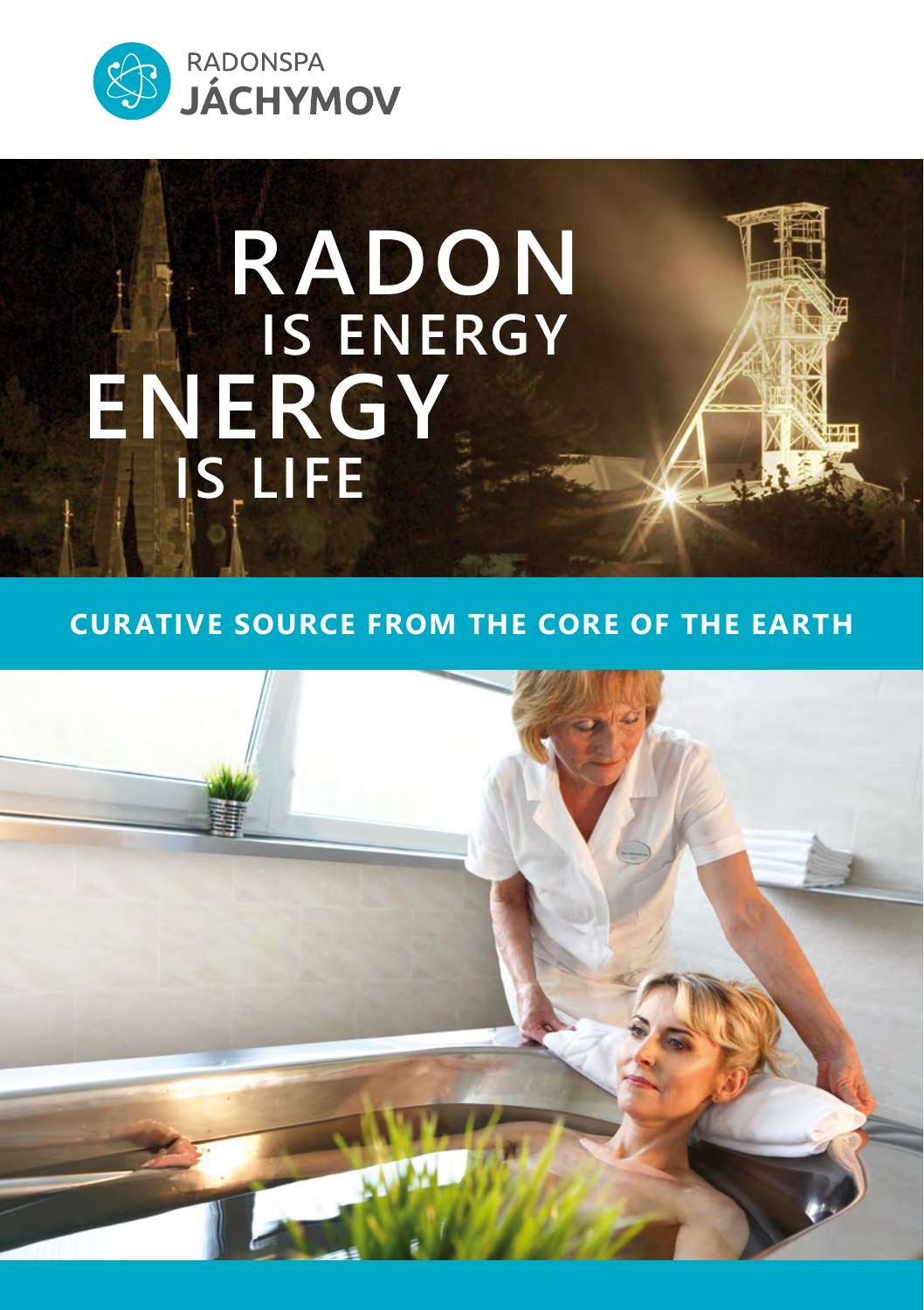## **UNNECESSARY WORRIES ABOUT MEDICAL RISKS IN RADON BATHS**

Most people hear mostly negative information about the ionizing radiation: weapons of mass-destruction, radiation sickness, etc. Radiation therapy is connected only with cancer treatment. Yet the ionizing radiation in the hands of a medical doctor is less risky than for example penicillin. People still die of an allergic reaction to penicillin. Nobody has died of medical irradiation yet. Each physical treatment must be performed only under medical supervision, only then the good side of this natural energy can be used.

A dosimetry laboratory responsible for supervising the prescribed procedures both during pumping the radon water and the subsequent provision of radon baths in the spa facilities is part of the Jáchymov spa complex. The content of radon in the water and the air is monitored and checked carefully on a regular basis; and every guest is completely examined on his or her arrival to the spa hotel both clinically and in a lab. The best proof of the safety and effectiveness of the Jáchymov treatment are our guests who keep returning for ten, twenty and even thirty years. Their lives are now acceptable due to the radon treatment, sometimes in spite of a serious chronic disease.

## **FOR WHOM IS THE RADON TREATMENT NOT SUITABLE?**

- **patients with any acute disease**  infections, non-stabilized arterial hypertension, heart or breathing problems, unstable diabetes, not treated hyper-functioning of the thyroid gland, etc.
- **pregnant women**
- **children and youth under 18**
- **patients within two years after an operation or another form of a cancerous disease treatment,** unless the oncologist agrees to the radon treatment

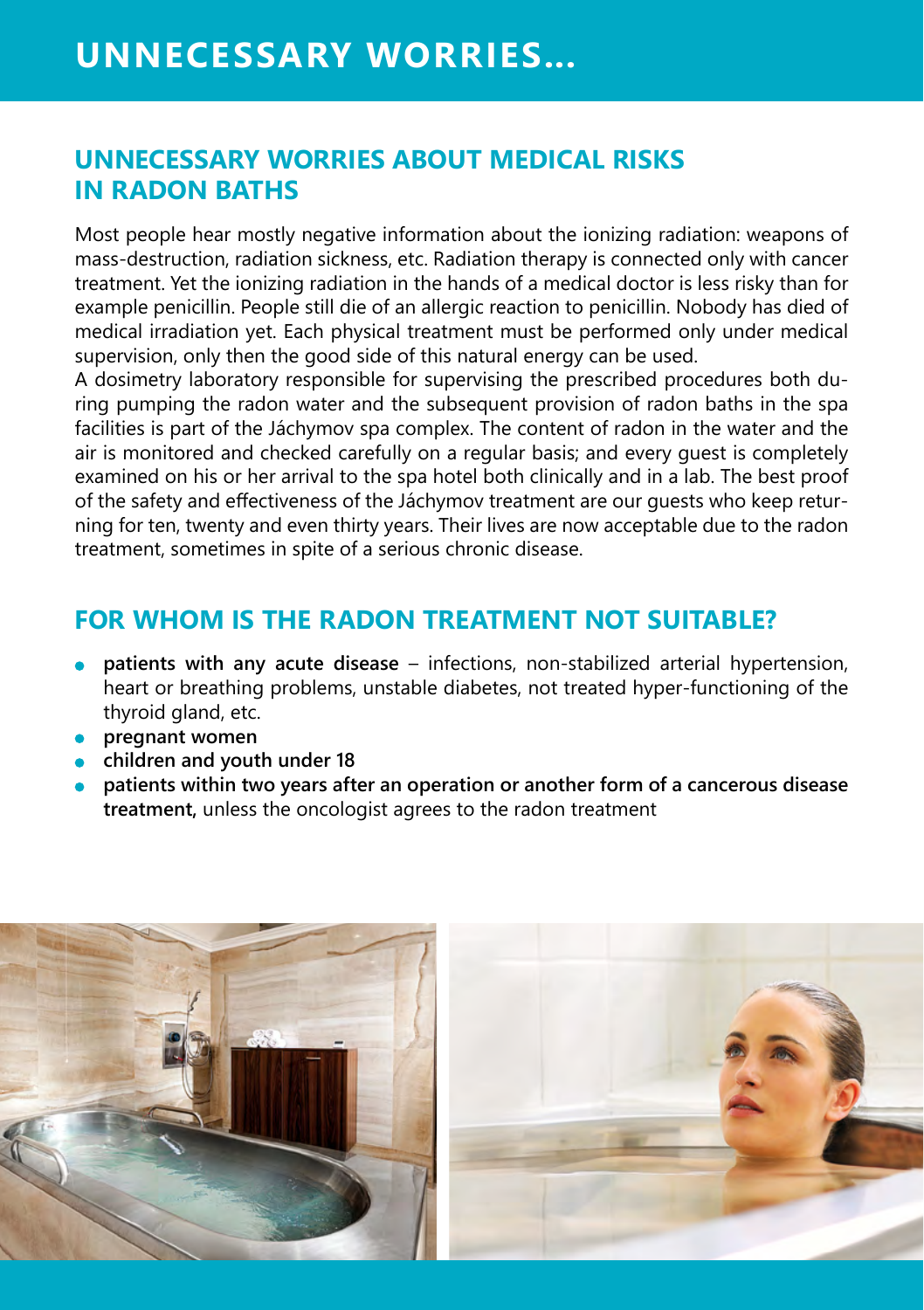## **... HEALING ENERGY FROM THE CORE OF THE EARTH**

#### **It is the specific natural treatment source what turns a place into a spa.**

There are climatic spas, thermal mineral water spas, peat spas, etc. The Léčebné lázně Jáchymov a.s. is absolutely unique and different by its natural curative source. **It uses radon water for treatment which, unlike other sources, does not have chemical but energy effects.**

The unique source of this natural wealth in Jáchymov **is a still active mine**, the oldest one in Bohemia and possibly also in Europe. It was established in 1518, and the springs of radon water named after the academician Běhounek or Marie Curie – Skłodowska are located on its twelfth floor, 500 m under the ground.

| <b>SPRING</b> | <b>CAPACITY</b> | <b>TEMPERATURE</b> | <b>RADON CONTENT</b> |
|---------------|-----------------|--------------------|----------------------|
| Curie         | 301/min         | 29 °C              | 5 kBg/l              |
| C1            | 301/min         | 29 °C              | $11$ kBg/l           |
| Běhounek      | $300$   / min   | 36 $°C$            | $10$ kBq/l           |
| Agricola      | 101/min         | 29 °C              | 20 kBg/l             |

**Currently, there are four springs used on the 12th floor of the Svornost mine:**

A mix of all four springs is used for baths.

Water from these springs is collected in a cistern on the 12th floor and then pumped to 400 metres into an accumulation reservoir on the Barbora floor. The radon water is then run down to the Daniel floor and then distributed through about 3,000 metres of pipes to the individual spa facilities.

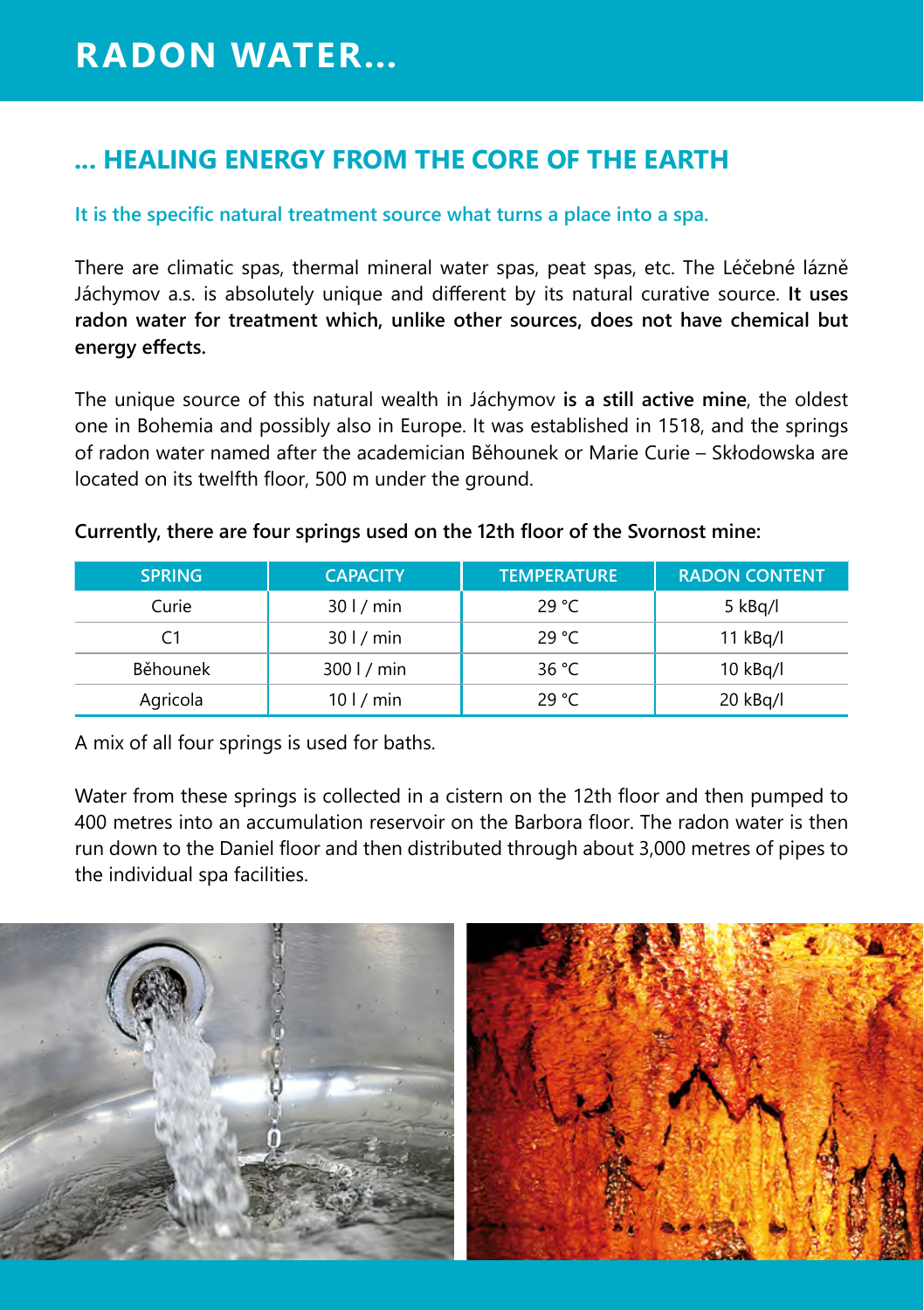# **RADON**



## **... RADIOACTIVE DEMON OR HEALER OF GENIUS?**

**Animals, including people, have been developing on Earth for millions of years in an environment which used to produce higher or lower levels of ionizing radiation in different eras. The organisms had time to develop natural physiological reactions protecting the cells from radiation damage. These are mostly regeneration processes.**

People are able to respond to the ionizing radiation to a certain level by activating the regeneration processes and they are able to become resistant to a certain level both to radiation and to other physical and chemical damage to the cells in general. Jáchymov spa treatment utilizes this phenomenon in treatment of the motion apparatus diseases in a wide sense of the word. Radon, specifically it isotope 222, is a chemically inert gas springing in the depths of the Ore Mountains and dissolving in the underground springs. It is a source of soft ionizing alpha radiation. The body surface is exposed to an energy shower of the radon alpha-particles during the radon bath, thus setting off a chain of physiological responses. The penetration of radon into the blood stream is negligible and the biological half-time (elimination of radon from the body) is 20 minutes (i.e. the duration of the radon bath itself).



**www.LazneJachymov.cz/en**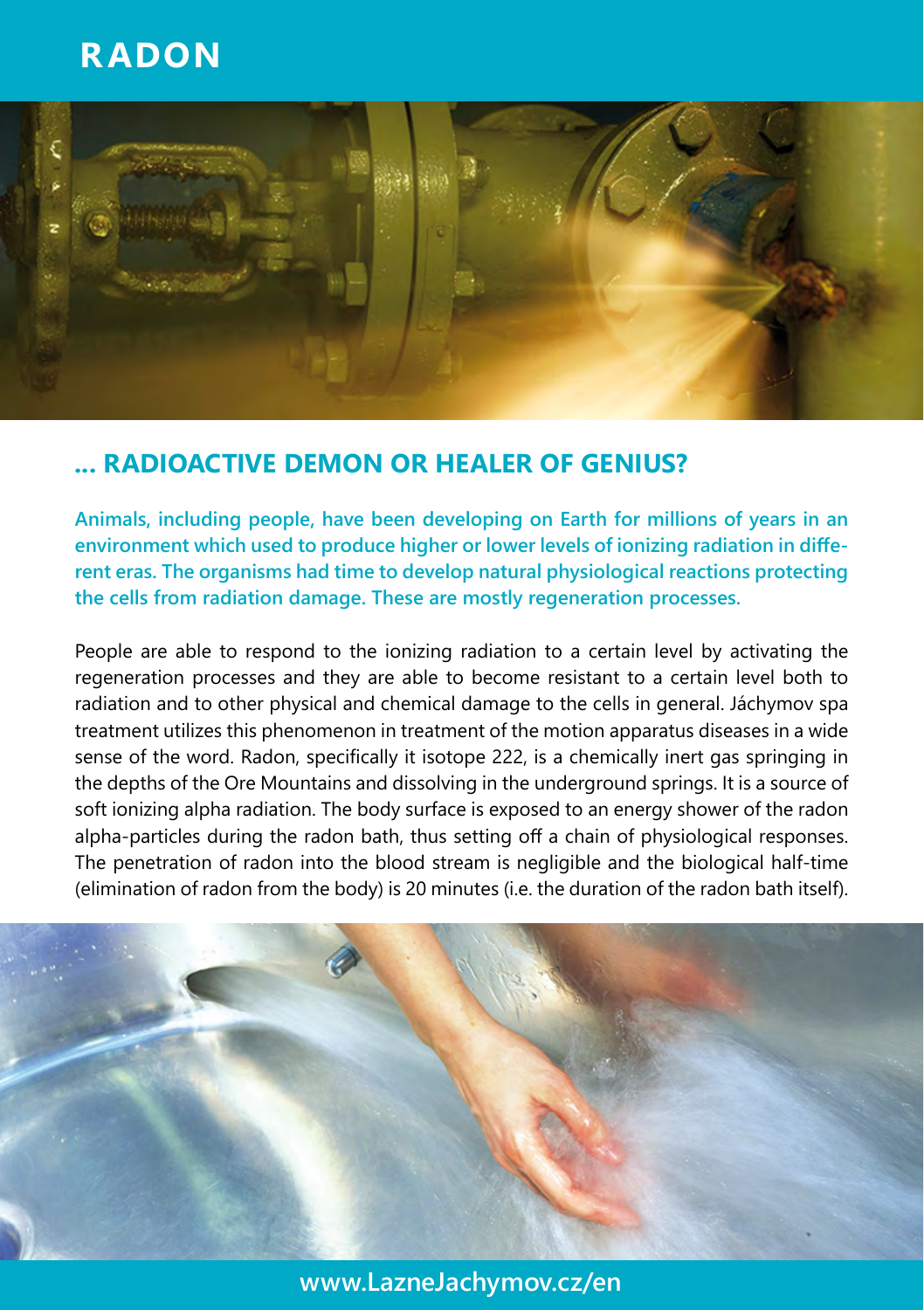## **HOW...**



### **... DO RADON BATHS AFFECT THE HUMAN ORGANISM?**

**Therapy is the art of using the curative source in optimum quality and quantity. The quality in the case of radon is the soft alpha radiation, the quantity the strength of the Jáchymov springs and doses verified by a century of radon baths use. Their curative range is 10 to 24 baths of 4.5 – 5.5 kBq lasting 20 minutes.**

The energy absorbed **stimulates regeneration of tissues and expulsion of harmful oxidative stressors** (mostly free radicals from chemicals, industrially processed foods and the environment). It increases the production of hormones, including the analgesic, antiinflammatory and sexual ones. **All elements of the immune system get activated.** These processes are started during the treatment stay and they continue for about  $4 - 6$  weeks after the last radon bath. It is followed by the stage of **calming of painful and inflammatory conditions** in the body, with improvement of all elements of the motion apparatus functions: joints, muscles, tendons, along with their respective blood vessels and nerves. **The relief lasts in most cases longer than half a year**, the quality of life of the chronically ill increases and their use of analgesics decreases.